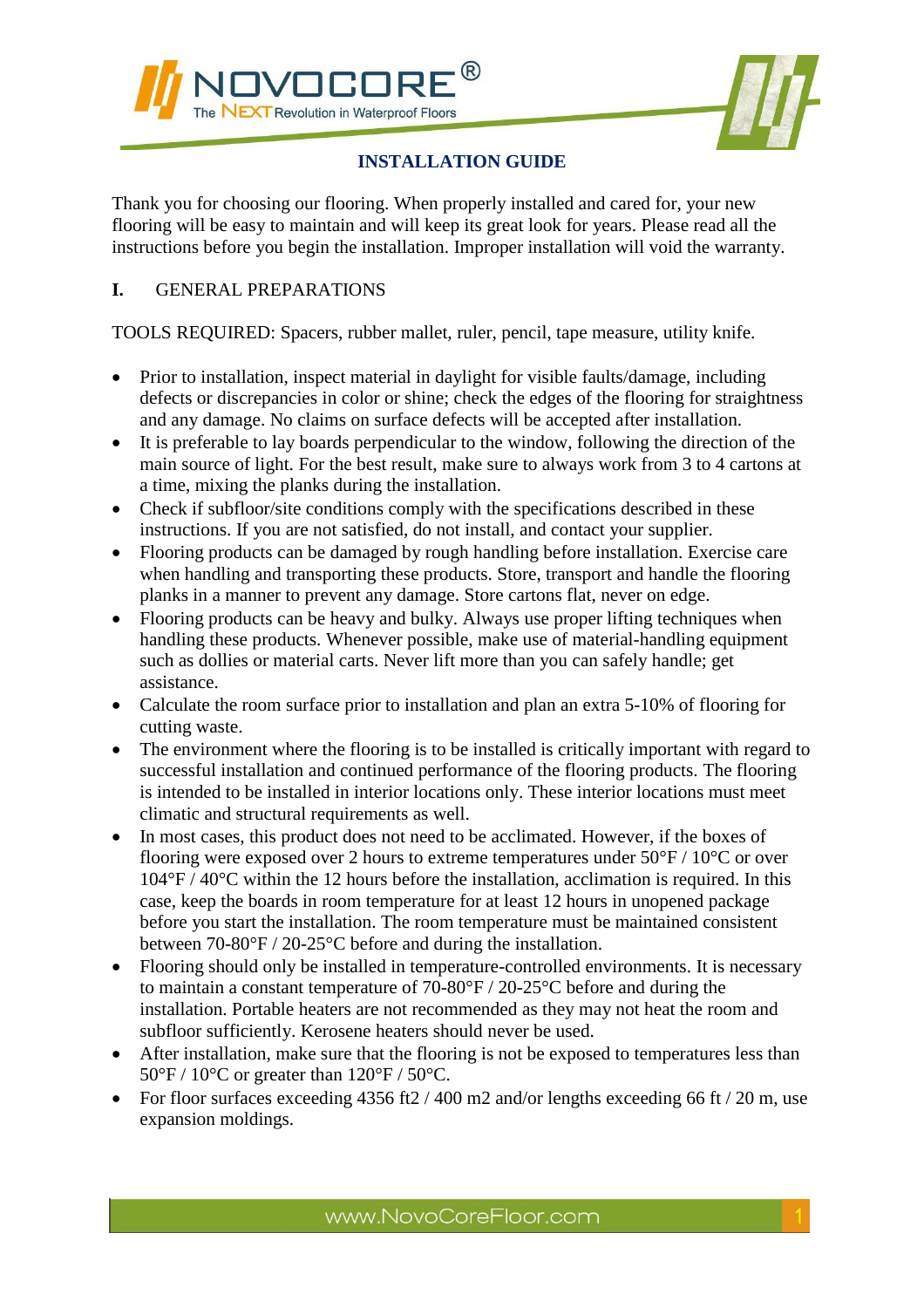



## **II.** SUBFLOOR INFORMATION

- The flooring can be installed over most existing hard surface floor coverings, provided that the existing floor surface is clean, flat, dry, securely fastened, structurally sound and level to  $3/16$ " / 5 mm within 10 ft / 3 m.
- The substrate should not slope more than  $1" / 25$  mm per 6 ft  $/ 2$  m in any direction.
- Depressions, deep grooves, expansion joints and other subfloor imperfections must be filled with patching & leveling compound.
- Substrates must be free from excessive moisture or alkali. Remove dirt, paint, varnish, wax, oils, solvents, any foreign matter and contaminates.
- Do not use products containing petroleum, solvents or citrus oils to prepare substrates as they can cause staining and expansion of the new flooring.
- Although this floor is waterproof, it is not aimed to be used as a moisture barrier. The concrete moisture vapor emissions should not exceed 8 lb / 3.63 kg (ASTM F1869) / 90 % RH (ASTM F2170) with a PH limit of 9 / max 2.5 % moisture content (CM method).
- This product is also not to be installed in areas that have a risk of flooding such as saunas or outdoor areas.
- Existing sheet vinyl floors should not be heavily cushioned and not exceed more than one layer in thickness. Soft underlayment and soft substrates will diminish the products inherent strength in resisting indentations.

# WOOD SUBFLOORS

- If this flooring is intended to be installed over an existing wooden floor, it is recommended to repair any loose boards or squeaks before you begin the installation.
- Nail or screw every  $6''/15$  cm along joints to avoid squeaking.
- $\bullet$  Basements and crawl spaces must be dry. Use of a 6 mil / 0.15 mm poly-film is required to cover 100 % of the crawl space earth.
- We recommend laying the flooring crossways to the existing floorboards.
- All other subfloors Plywood, OSB, particleboard, chipboard, wafer board, etc. must be structurally sound and must be installed following their manufacturer's recommendations.

### CONCRETE SUBFLOORS

- Existing concrete subfloors must be fully cured, at least 60 days old, smooth, permanently dry, clean, and free of all foreign material such as dust, wax, solvents, paint, grease, oils, and old adhesive residue. Curing agents and hardeners could cause bonding failure and should not be used.
- $\bullet$  We recommend using a minimum 6 mil / 0.15 mm poly-film as a moisture barrier between the concrete subfloor and the flooring.

### DO NOT INSTALL OVER

- Any type of carpet.
- Existing cushion-backed vinyl flooring.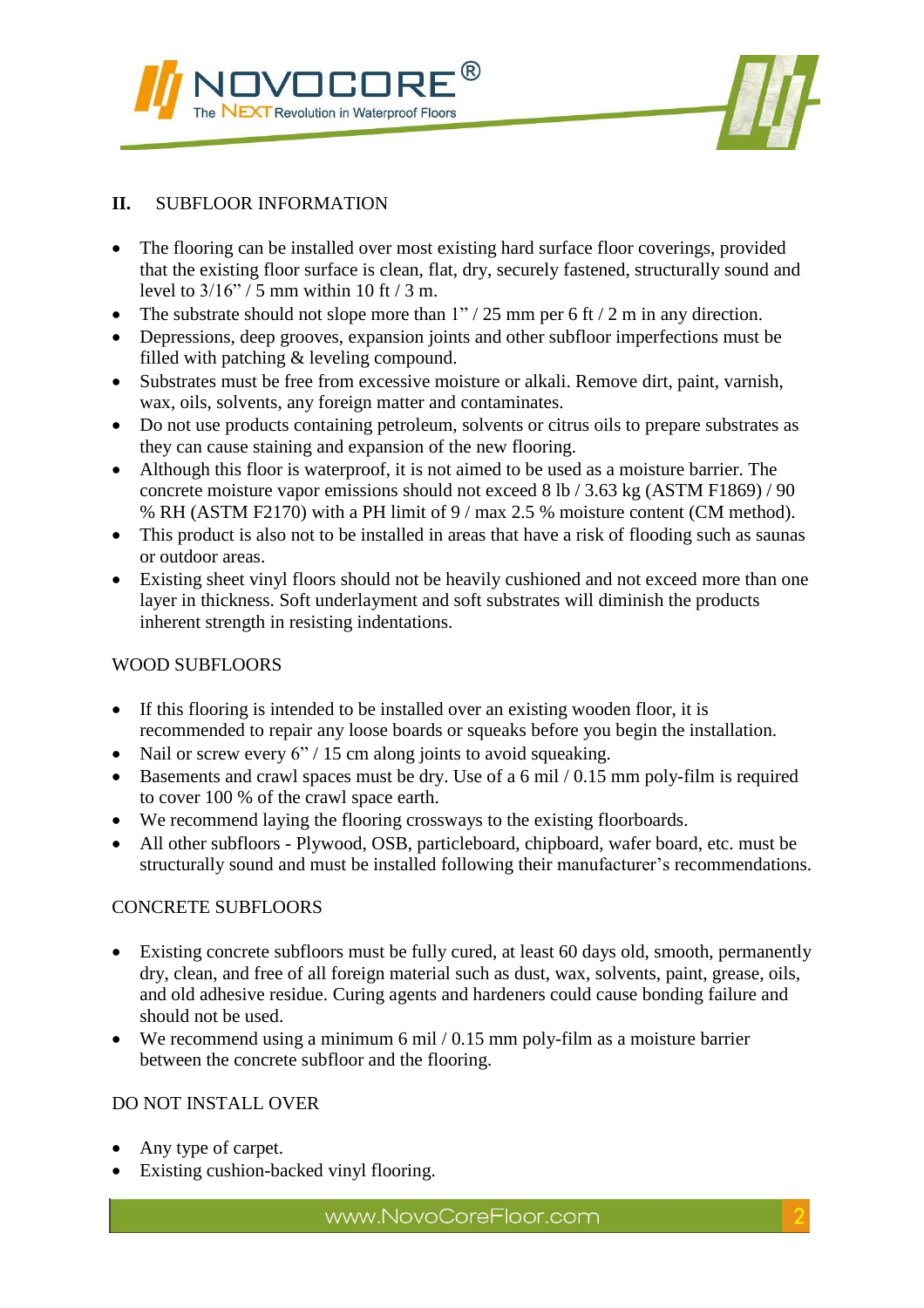



- Floating floor of any type, loose lay, and perimeter fastened sheet vinyl.
- Hardwood flooring / wood subfloors that lay directly on concrete or over dimensional lumber or plywood used over concrete.

# IMPORTANT NOTICE

In-floor Radiant Heat: Flooring can be installed over 1/2" / 12 mm embedded radiant heat using the floating method. Maximum operating temperature should never exceed 85°F / 30°C. Use of an in-floor temperature sensor is recommended to avoid overheating.

• Turn the heat off for 24 hours before, during and 24 hours after installation when installing over radiant heated subfloors.

• Before installing over newly constructed radiant heat systems, operate the system at maximum capacity to force any residual moisture from the cementitious topping of the radiant heat system.

• Make sure that the temperature in the room is maintained consistent between 70-80°F / 20-25°C before and during the installation.

• Floor temperature must not exceed 85°F / 30°C.

• Once the installation has been completed, the heating system should be turned on and increased gradually (5-degree increments) until returning to normal operating conditions. • Refer to the radiant heat system's manufacturer recommendations for additional guidance.

Warning: Electric heating mats that are not embedded into the subfloor are not recommended for use underneath the floors. Using electric heating mats that are not embedded and applied directly underneath the floors could void the warranty for your floor in case of failure. It is best to install the flooring over embedded radiant floor heating systems and adhere to the guidelines listed above.

# **III.** INSTALLATION

- Remove baseboard, quarter-round moldings, wall base, appliances and furniture from room. For best results, door trim should be under-cut to allow flooring to move freely without being pinched. After preparation work, sweep and vacuum the entire work area to remove all dust and debris.
- With a floating floor, you must always ensure you leave a  $1/4$ " / 6 mm gap between walls and fixtures such as pillars, stairs, etc. These gaps will be covered with trim moldings after the floor is installed.
- Whenever possible, plan the layout so that the joints in the planks do not fall on top of joints or seams in the existing substrate. The end joints of the planks should be staggered a minimum of 8" / 20 cm apart. Do not install over expansion joints. Avoid installing pieces shorter than 12" / 30 cm at beginning or end of rows.
- Do not install your kitchen cabinets directly over your floor. The floor's quality can be guaranteed as long as the floor can move freely.
- Decide the installation direction. It is recommended to install the boards perpendicular to the window following the direction of the main source of light.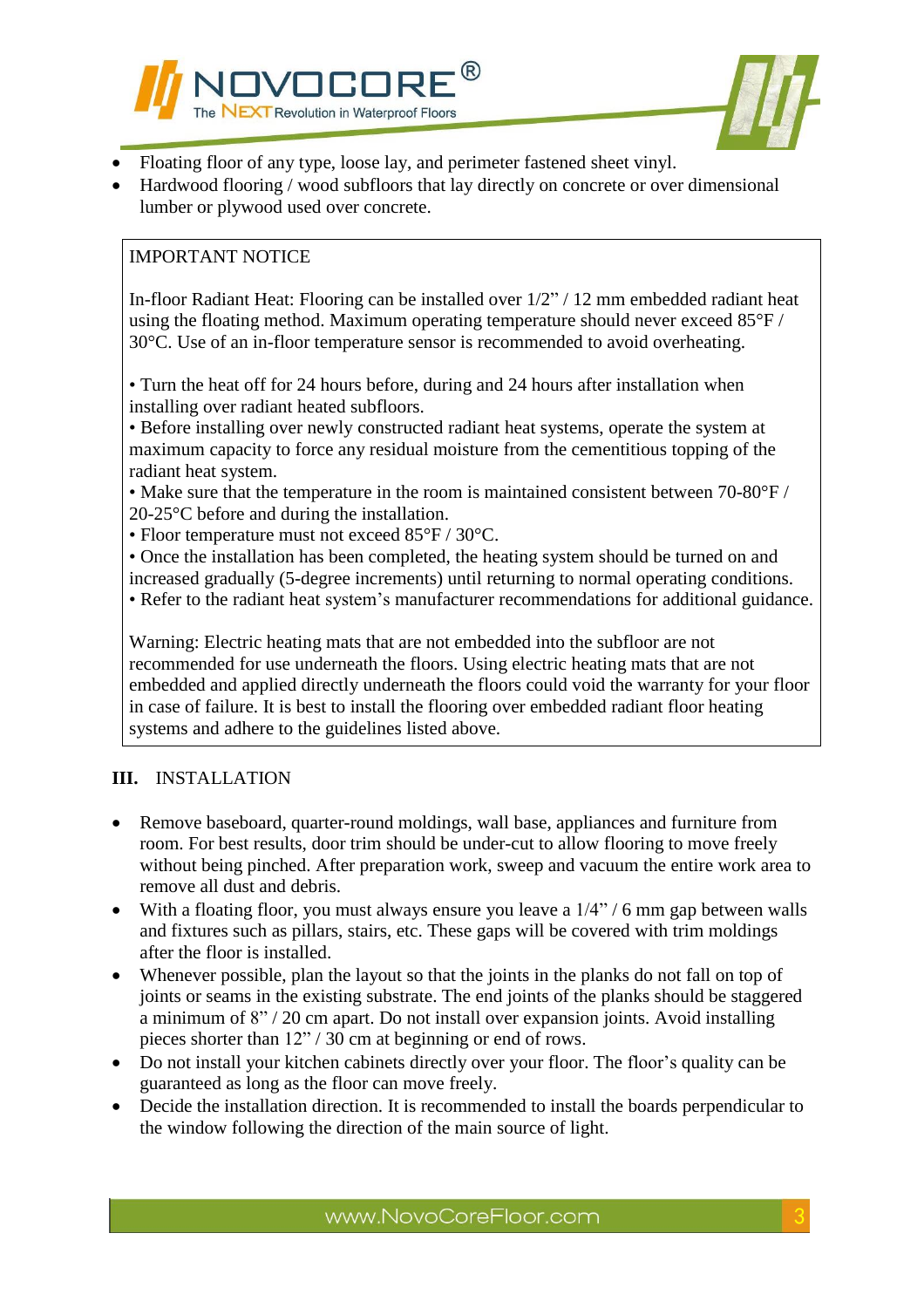



 Measure the area to be installed: The board width of the last row shall not be less than 2" / 50 mm. If so, adjust the width of the first row to be installed. In narrow hallways, it is recommended to install the floor parallel to the length of the hall.

UNDERLAY: If the floor does not have a pre-attached underlayment, an additional underlayment is recommended in order to improve acoustic performance and absorb some irregularities on the substrate. Best results can be expected with an underlayment of 0.04" / 1mm to max  $0.06$ " / 1.5 mm thickness with a high density ( $>11.2$  lbs / ft3 /  $>180$  kg / m3) and high compressive strength (>200 kPa) that supports the click system during daily use. Underlayments with a low density and an inadequate compressive strength could damage the locking mechanism and will void warranty.

 If the floor has a pre-attached underlayment, the use of an additional underlayment could damage the locking mechanism and will void warranty.



1. First row, first plank: After thoroughly cleaning the subfloor, you should begin laying from left to right. Position the first plank so that grooved edge is facing you. Place the floorboard 1/4" / 6 mm from the left wall. Use spacers between the wall and the floorboard.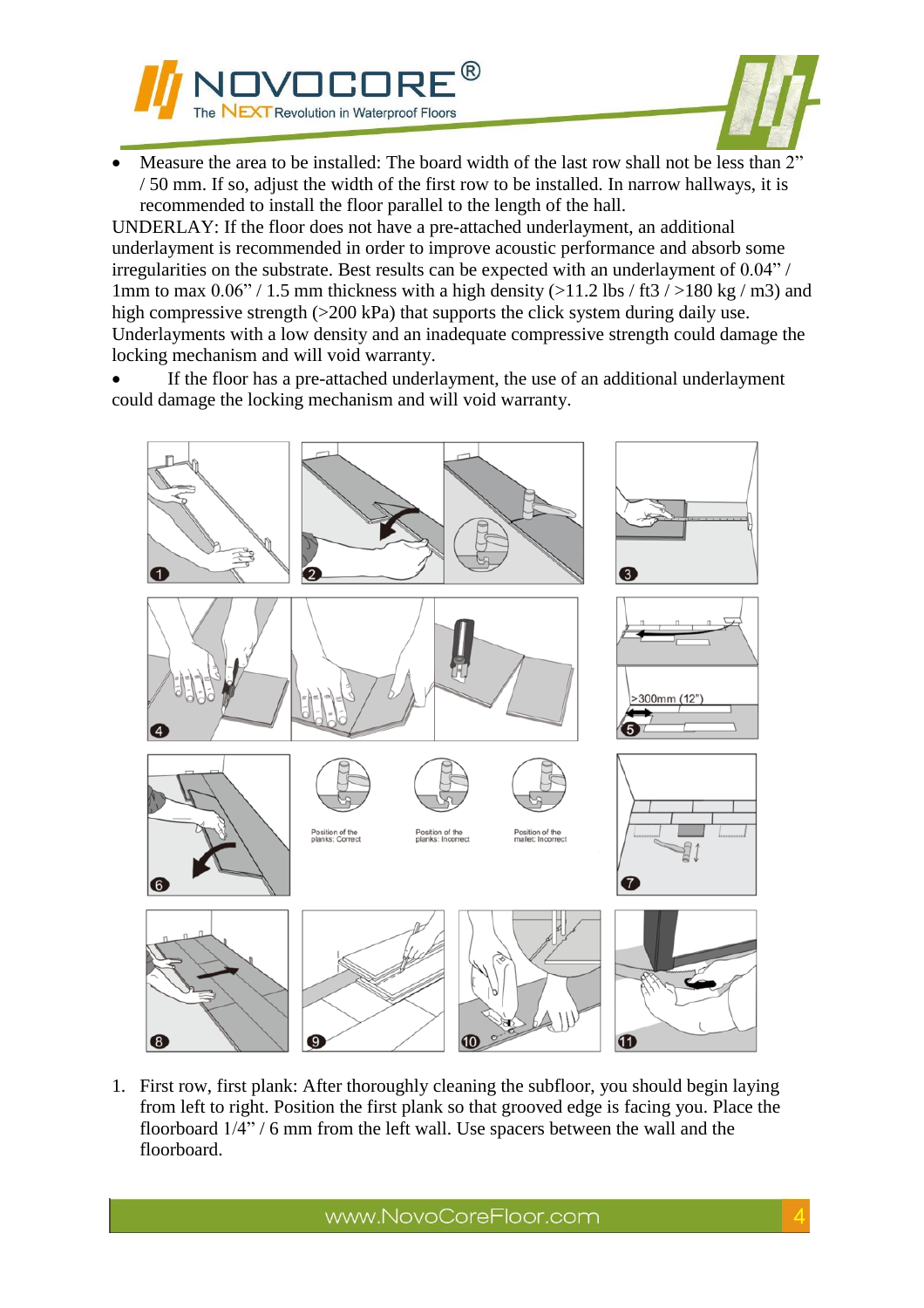



2. First row, second plank: Drop the plank and gently tap down the end with a rubber mallet so it firmly locks into the previous plank until both are at the same height. Make sure both planks are perfectly aligned. It is crucial that after the short edges of two connecting planks are correctly aligned, and the rubber mallet contacts the plank in the area directly above the short edge, allowing for a correct locking.

Note: Tapping the area close to the short edge, but not directly above it, may result in permanent damage to the joint. Continue installing the first row until you reach the wall on the right.

IMPORTANT: If you notice both planks aren't at the same height or are not well locked together, please follow the disassembling instructions at the bottom of the page, disassemble and check if any debris stuck inside the lock is obstructing. Failure to properly line up the end joint and attempting to force it in while out of alignment could result in permanent damage to the end joint.

- 3. First row, last plank: At the end of the first row, leave an expansion gap of 1/4" / 6 mm to the wall and measure the length of the last plank to fit.
- 4. To cut the plank: Use a simple utility knife and ruler, and with the top side facing up, cut heavily and several times on the same axis. The knife will not go through the surface but make a deep cut. You can then lift one half of the plank using your other hand to hold down the second placing it very close to the cut. The plank will split naturally.
- 5. Second row, first plank: Start the second row with the leftover cut part of the last plank of the previous row. This small plank should measure at least 12" / 30 cm. Otherwise, cut a new plank in half and use it to begin the second row. The end joints of each adjoining row should not be closer than 8" / 20 cm to each other. Whenever practical, use the piece cut from the preceding row to start the next row.
- 6. Second row, second plank: Click the long side of the plank into the previous row and place it tight to the short end of the previous plank with an angle of 25-30°. Drop the plank and gently tap on the end with a rubber mallet so it firmly locks into the previous plank until both are at the same height. Make sure both planks are perfectly aligned.
- 7. After finishing the installation of every row: Use scrap pieces and a small hammer or rubber mallet to gently tap the planks into the click of the previous row to make sure they are tightly clicked together and make sure there is no gap between the long side of the planks installed. Any gapping can compromise the whole installation.
- 8. Tip: After the first 2-3 rows of planks are installed; they should be checked with a string line to ensure that rows are still running straight. If they are not, it could be that the starting wall has some irregularities that caused bowing in the installation. If so, the starting row of planks may have to be scribed and re-trimmed to account for any unevenness in the wall. This can be done without having to disassemble the beginning rows.
- 9. To lay the last row: Position a loose board exactly on top of the last row laid. Place another board on top, with the tongue side touching the wall. Draw a line along the edge of this boards, to mark the first board. Cut along the edge of this board to mark the first board. Cut along this line to obtain the required width. Insert this cut board against the wall. The last row should be at least  $2" / 50$  mm wide. The spacers can then be removed.
- 10. Holes for pipes: Measure the diameter of the pipe and drill a hole that is 1/2" / 12 mm larger. Saw off a piece as shown in the figure and lay the board in place on the floor. Then lay the sawed-off piece in place.